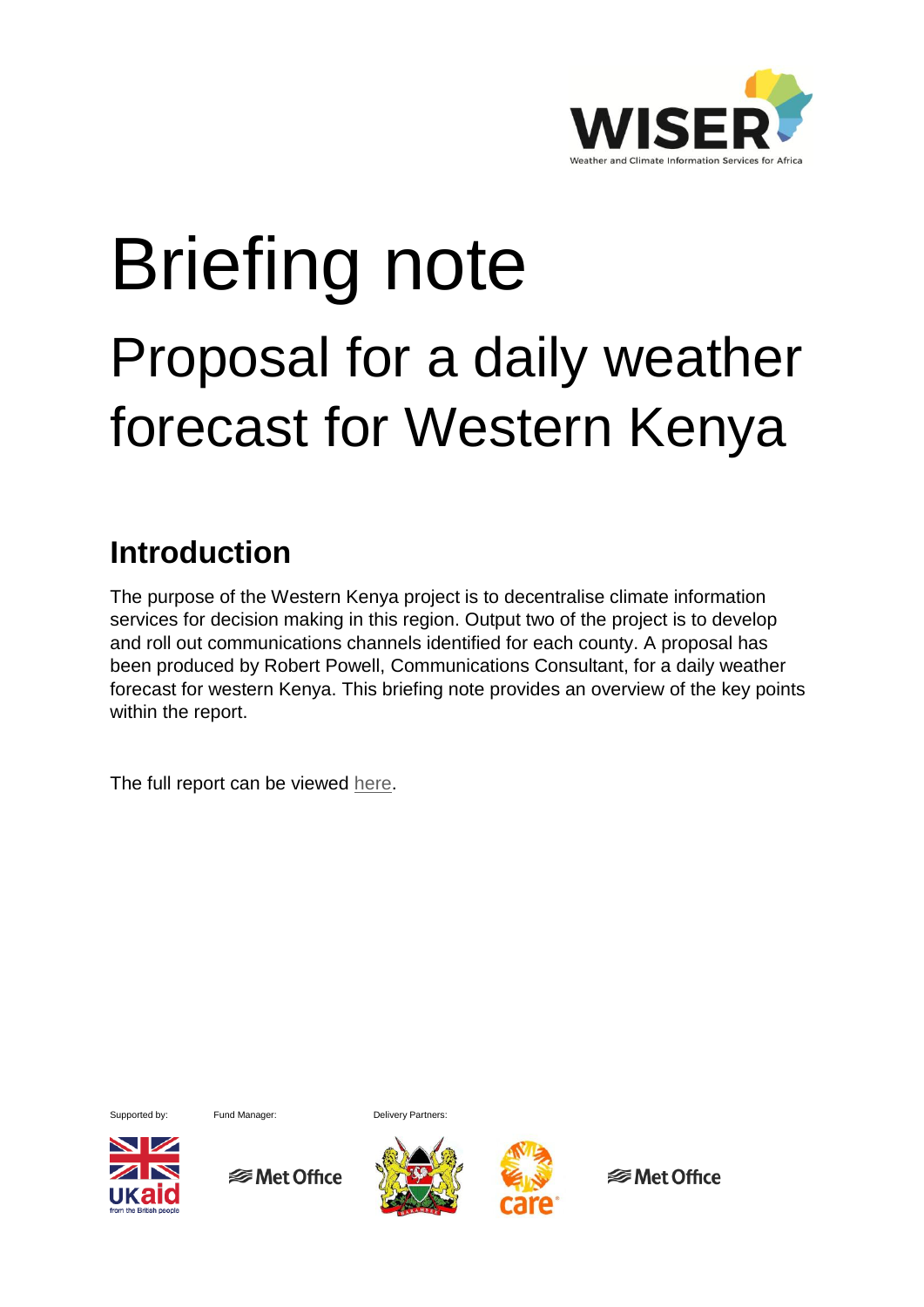

### **Summary**

It is proposed that Kenya Meteorological Department (KMD) should produce and disseminate a regional daily weather forecast for Western Kenya to complement the downscaled weekly, monthly and seasonal weather forecasts produced and disseminated by its County Meteorological Directors (CDMs) in the region.

The daily publication of an accurate and reliable weather forecast for Western Kenya would provide a useful new source of weather information for people in the region. The regional forecast for Western Kenya would be produced in English by KMD's National Meteorological Centre in Nairobi every day of the year.

At present, KMD only provides information for three locations in Western Kenya in its national daily forecast: Kisumu, Kakamega and Kitale. This proposal aims to create a daily forecast that gives a text summary of expected weather conditions throughout Western Kenya, plus specific location forecasts for the 14 county headquarters towns in the region.

The forecast would be useful to people in its own right, helping both rural and urban communities to plan their activities for the day ahead. It would also alert these communities to any weather-related hazards they may face at a local level. But most of all, the new regional forecast would inspire public confidence in KMD's longer term forecasts, particularly among farmers.

The daily forecast for Western Kenya would cover 14 counties of Western Kenya whose climate is strongly influenced by their proximity to Lake Victoria. These are: Trans-Nzoia, Uasin Gishu, Bungoma, Kakamega, Busia, Vihiga, Siaya, Kisumu, Nandi, Kericho, Homa Bay, Migori, Kisii and Nyamira.







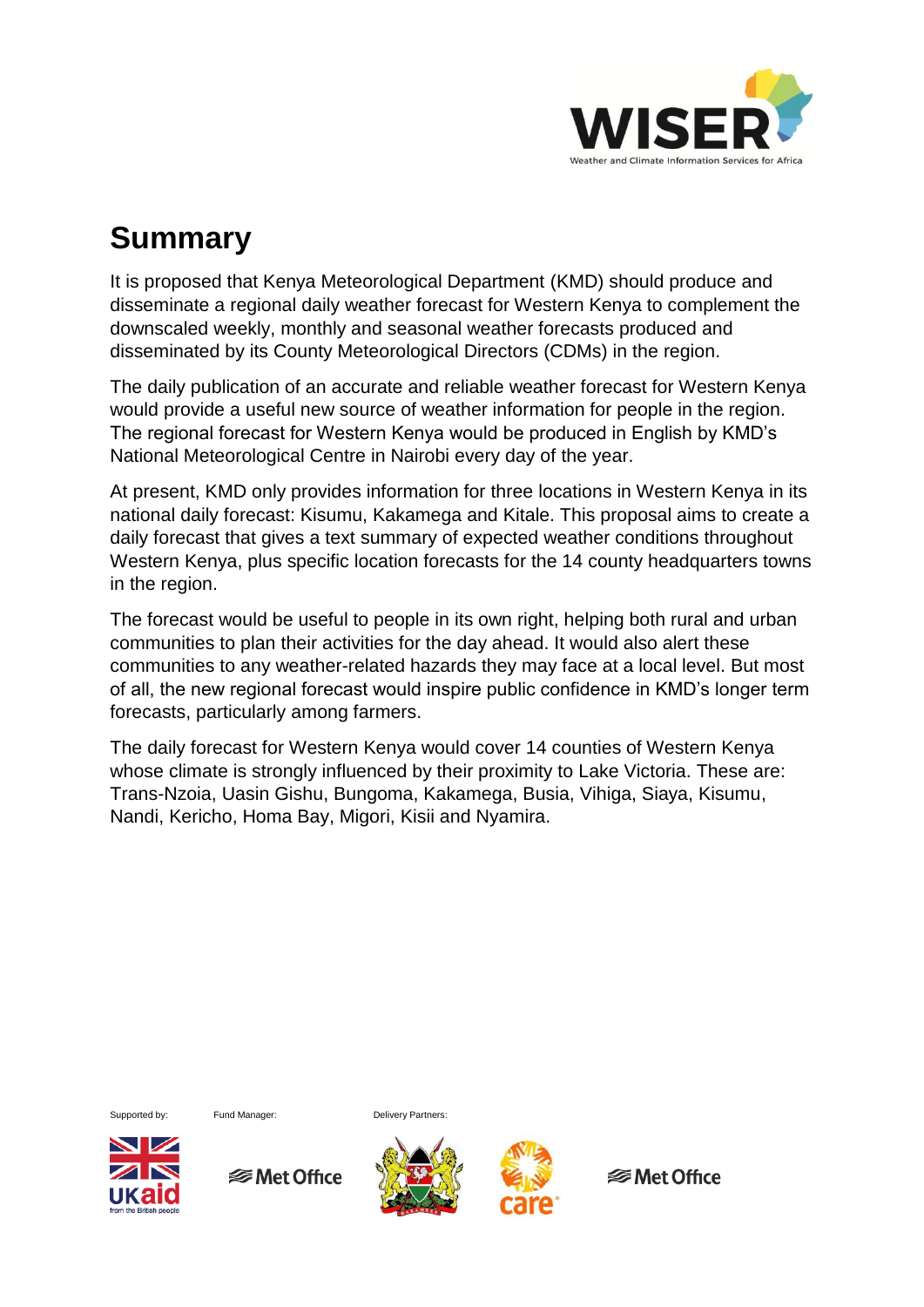

# **Daily forecast**

The daily forecast would be issued by KMD at 16.00 seven days per week. It would cover weather conditions in Western Kenya over the following 36 hours. The forecast would be issued in the late afternoon to meet the needs of local and regional radio stations in Western Kenya. These would be the main channel of communication for communicating the daily forecasts to members of the public.

The forecast would highlight any rainfall expected over the 36-hour period. It would also comment on the expected volume and geographic distribution of such rainfall. The forecast would also give an indication of expected cloud conditions and temperature. Finally it would highlight any weather-related hazards that were likely to occur in particular counties or districts. These would include violent thunderstorms, high winds, unusually high or low temperatures, floods, flash floods and landslides.

It is proposed that KMD use a three-colour traffic light system to classify hazards. The following classification is proposed:

**.Green** – No hazard warnings in force.

**Amber** - Potentially dangerous weather is expected. **Be prepared**.

**Red** – Dangerous and potentially life threatening weather conditions are expected. **Take immediate and appropriate action to ensure your safety.**

The appropriate colour code(s) would be prominently marked in the section of the forecast reserved for hazard warnings to give such alerts a high visual impact.

The daily weather forecast would describe the weather conditions expected in three periods in each day:

- **Morning –** sunrise to noon
- **Afternoon**  noon to sunset
- **Night**  sunset to sunrise

The daily forecast for Western Kenya should be produced and disseminated on every day of the year by the KMD National Meteorological Centre in Nairobi. The Nairobibased producers of the forecast would be responsible for posting it on the Western Kenya regional page of the KMD website and for sending it by email to a contact group of subscribers.

Supported by: Fund Manager: Delivery Partners:

 $\blacktriangleright$   $\blacktriangleright$ 

**<del></del>** Met Office



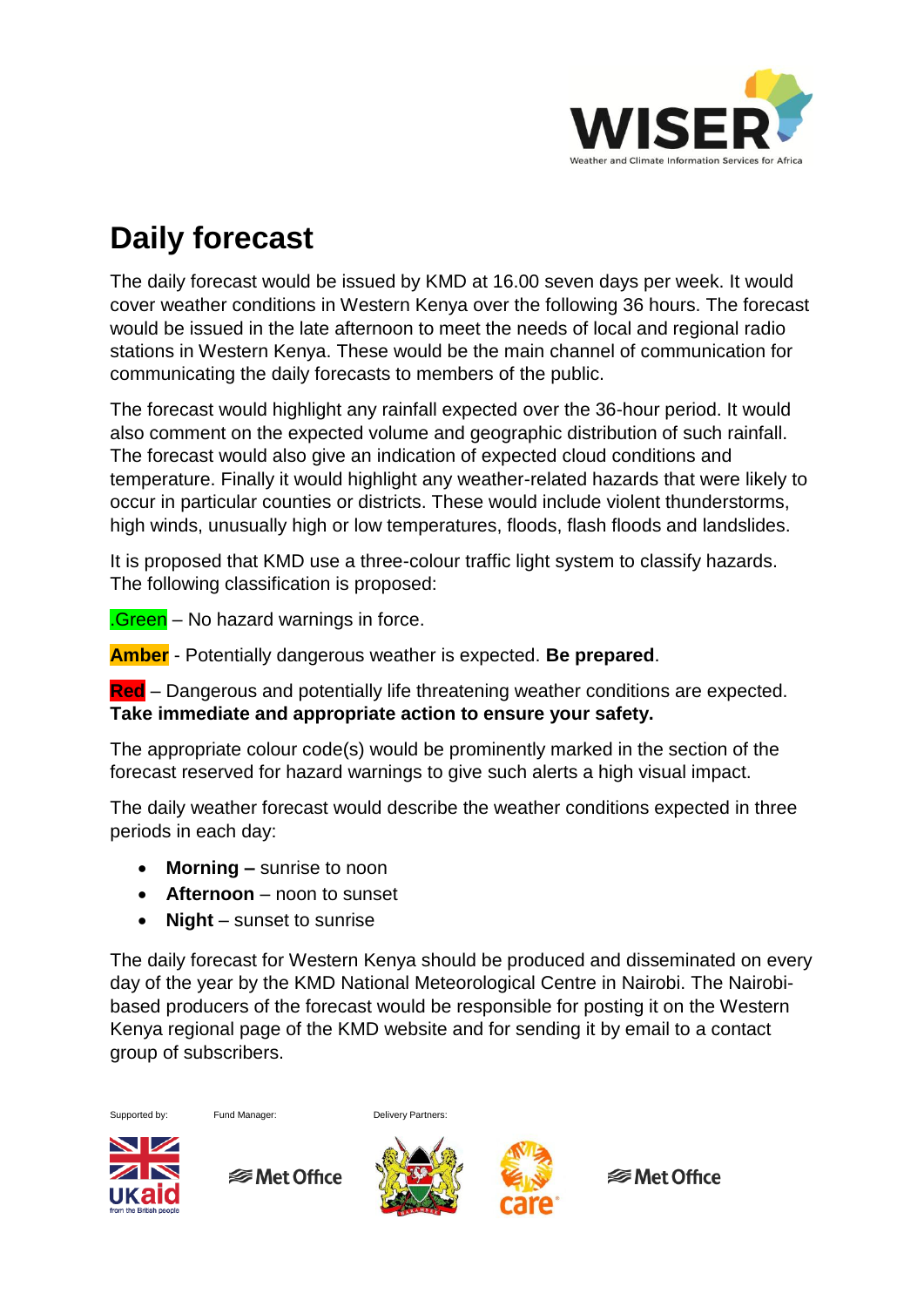

#### **Sample forecast**

**Kenya Meteorological Department** 



**Daily weather forecast for Western Kenya Issued at 16.00 on Monday, June 6th 2016**



Supported by: Fund Manager: Delivery Partners:









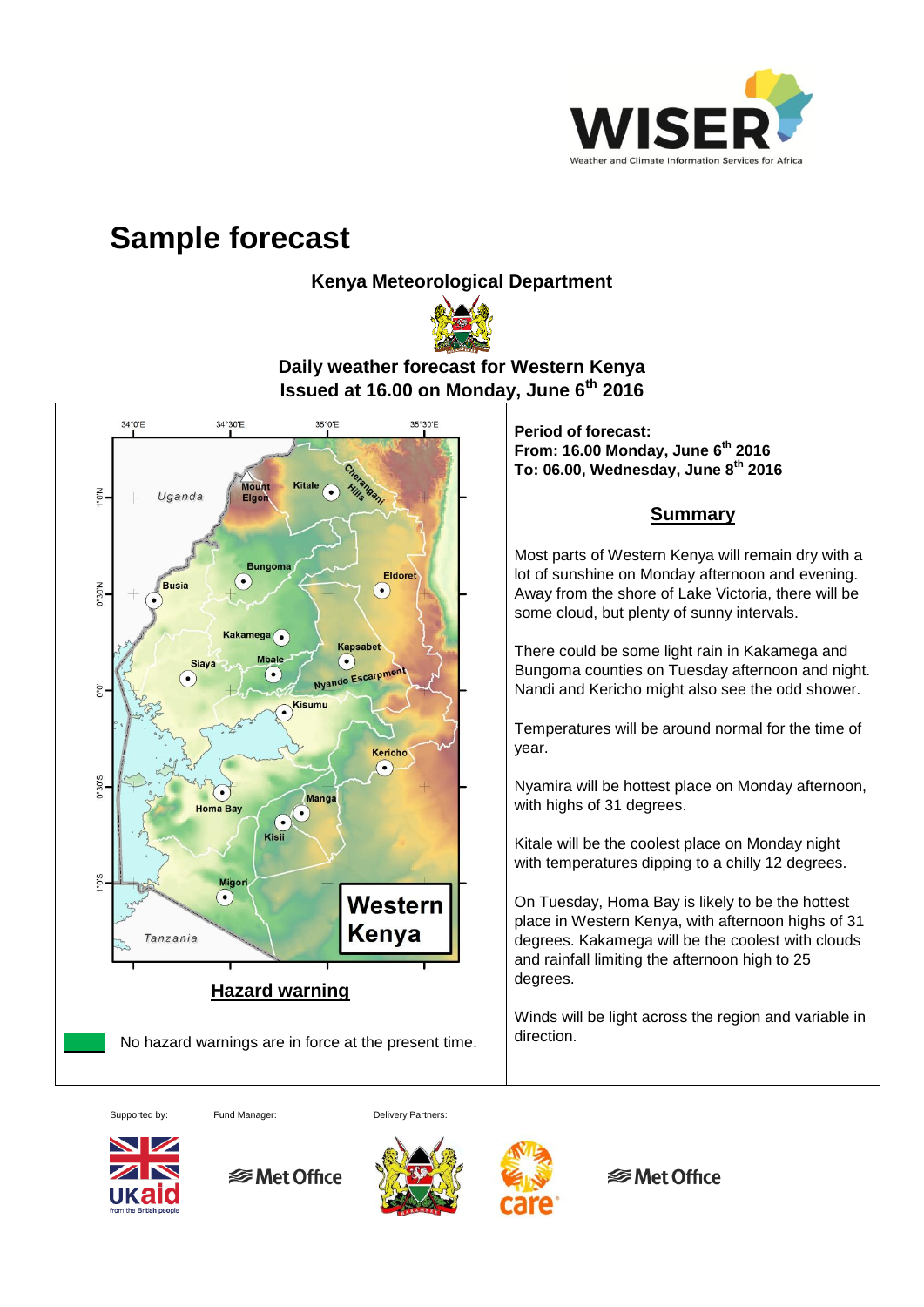

|                 | Monday                                      | <b>Monday</b>                    | <b>Tuesday</b>                              | <b>Tuesday</b>                              | <b>Tuesday</b>                            |
|-----------------|---------------------------------------------|----------------------------------|---------------------------------------------|---------------------------------------------|-------------------------------------------|
|                 | Afternoon                                   | <b>Night</b>                     | <b>Morning</b>                              | Afternoon                                   | <b>Night</b>                              |
| <b>Bungoma</b>  | <b>Sunny intervals</b><br>28 <sub>max</sub> | <b>Partly cloudy</b><br>$18$ min | <b>Sunny intervals</b><br>30 <sub>max</sub> | <b>Light rain</b><br>$25$ max               | Light rain<br>$19$ min                    |
| <b>Busia</b>    | Sunny, clear sky<br>30 <sub>max</sub>       | <b>Partly cloudy</b><br>$21$ min | Sunny, clear sky<br>$31$ max                | Sun and showers<br>$28$ max                 | <b>Partly cloudy</b><br>$22$ min          |
| <b>Eldoret</b>  | Sunny, clear sky<br>$28$ max                | <b>Clear night</b><br>$12$ min   | Sunny, clear sky<br>$26$ max                | <b>Sunny intervals</b><br>$28$ max          | <b>Partly cloudy</b><br>15 <sub>min</sub> |
| <b>Homa Bay</b> | Sunny, clear sky<br>30 <sub>max</sub>       | <b>Partly cloudy</b><br>$21$ min | Sunny, clear sky<br>$28$ max                | <b>Sunny intervals</b><br>31 <sub>max</sub> | <b>Partly cloudy</b><br>$20$ min          |
| Kakamega        | <b>Sunny intervals</b><br>$28$ max          | <b>Partly cloudy</b><br>$14$ min | <b>Sunny intervals</b><br>$26$ max          | Light rain<br>25 <sub>max</sub>             | Light rain<br>$15$ min                    |
| <b>Kapsabet</b> | <b>Sunny interval</b><br>28 <sub>max</sub>  | <b>Partly cloudy</b><br>$17$ min | <b>Sunny intervals</b><br>29 <sub>max</sub> | Sun and showers<br>30 <sub>max</sub>        | <b>Partly cloudy</b><br>$16$ min          |
| <b>Kericho</b>  | Sunny, clear sky<br>$27$ max                | <b>Partly cloudy</b><br>$17$ min | <b>Sunny intervals</b><br>$26$ max          | Sun and showers<br>$27$ max                 | <b>Partly cloudy</b><br>$18$ min          |
| <b>Kisii</b>    | <b>Sunny intervals</b><br>29 <sub>max</sub> | <b>Partly cloudy</b><br>$19$ min | Sunny, clear sky<br>30 <sub>max</sub>       | <b>Sunny interval</b><br>30 <sub>max</sub>  | Clear night<br>$17$ min                   |
| <b>Kisumu</b>   | <b>Sunny intervals</b><br>$29$ max          | <b>Partly cloudy</b><br>$19$ min | <b>Sunny intervals</b><br>$28$ max          | <b>Sunny intervals</b><br>30 <sub>max</sub> | <b>Partly cloudy</b><br>$20$ min          |
| <b>Kitale</b>   | <b>Sunny intervals</b><br>$28$ max          | <b>Partly cloudy</b><br>$12$ min | Sunny, clear sky<br>$29$ max                | <b>Sunny intervals</b><br>$29$ max          | <b>Partly cloudy</b><br>$14$ min          |
| <b>Manga</b>    | Sunny, clear sky<br>$31$ max                | <b>Clear night</b><br>$16$ min   | Sunny, clear sky<br>29 <sub>max</sub>       | <b>Sunny intervals</b><br>30 <sub>max</sub> | Clear night<br>$16$ min                   |
| <b>Mbale</b>    |                                             | <b>Partly cloudy</b>             |                                             |                                             | <b>Partly cloudy</b>                      |

Supported by: Fund Manager: Delivery Partners:







**<sup>■</sup>Met Office**